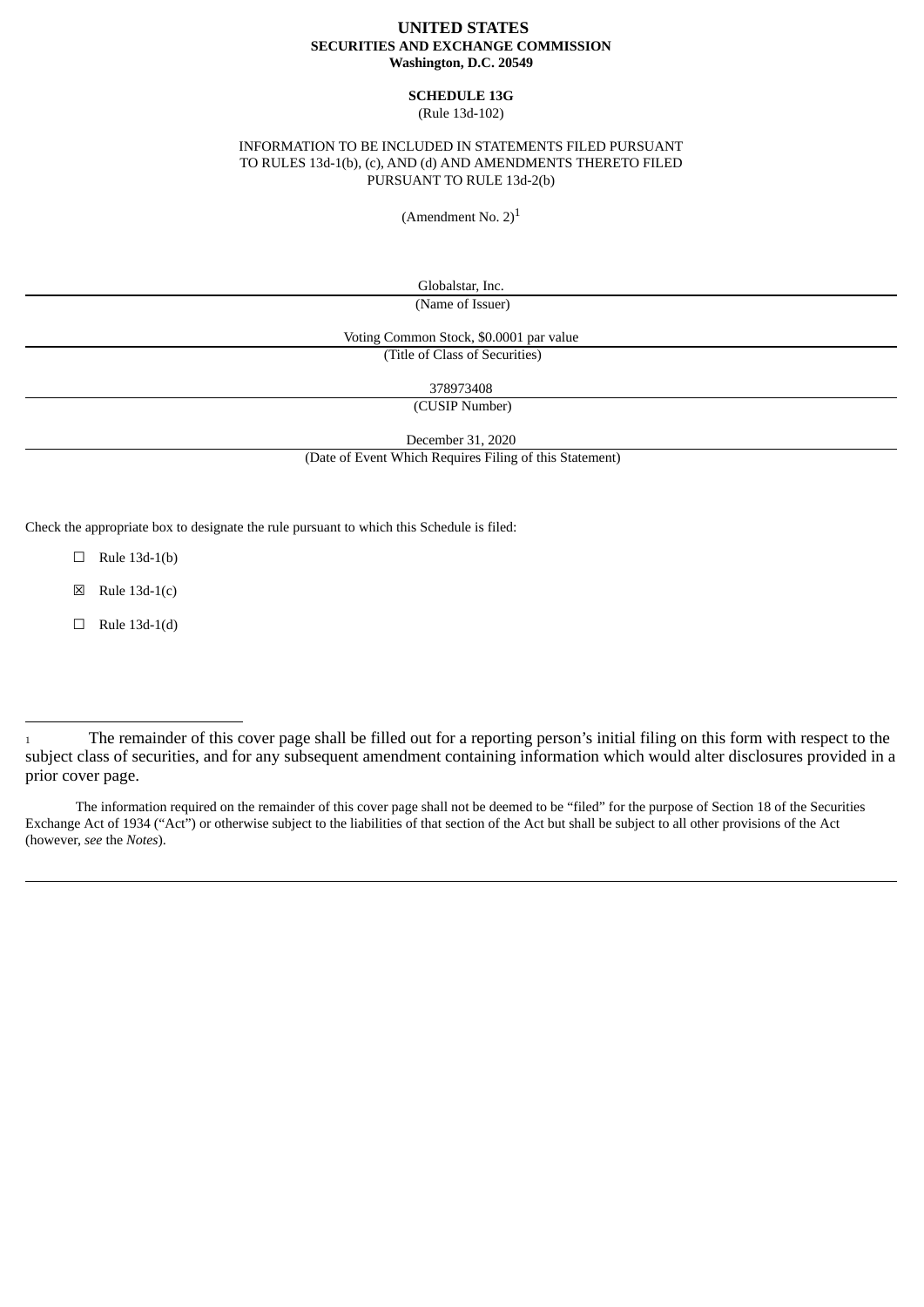| $\mathbf{1}$                    | NAME OF REPORTING PERSON                                                       |                                                              |                 |
|---------------------------------|--------------------------------------------------------------------------------|--------------------------------------------------------------|-----------------|
|                                 |                                                                                |                                                              |                 |
|                                 |                                                                                | Mudrick Distressed Opportunity Specialty Fund, L.P.          |                 |
| $\overline{2}$                  |                                                                                | CHECK THE APPROPRIATE BOX IF A MEMBER OF A GROUP             | (a) $\Box$      |
|                                 |                                                                                |                                                              | $(b) \boxtimes$ |
| 3                               | <b>SEC USE ONLY</b>                                                            |                                                              |                 |
|                                 |                                                                                |                                                              |                 |
|                                 |                                                                                |                                                              |                 |
| $\overline{4}$                  |                                                                                | CITIZENSHIP OR PLACE OF ORGANIZATION                         |                 |
|                                 |                                                                                |                                                              |                 |
|                                 | Delaware                                                                       |                                                              |                 |
| <b>NUMBER OF</b>                | 5                                                                              | <b>SOLE VOTING POWER</b>                                     |                 |
| <b>SHARES</b>                   |                                                                                |                                                              |                 |
| <b>BENEFICIALLY</b>             |                                                                                | $-0-$                                                        |                 |
| <b>OWNED BY</b>                 | 6                                                                              | <b>SHARED VOTING POWER</b>                                   |                 |
| <b>EACH</b><br><b>REPORTING</b> |                                                                                | $-0-$                                                        |                 |
| PERSON WITH                     | $\overline{7}$                                                                 | <b>SOLE DISPOSITIVE POWER</b>                                |                 |
|                                 |                                                                                |                                                              |                 |
|                                 |                                                                                | $-0-$                                                        |                 |
|                                 | 8                                                                              | SHARED DISPOSITIVE POWER                                     |                 |
|                                 |                                                                                |                                                              |                 |
|                                 |                                                                                | $-0-$                                                        |                 |
| 9                               |                                                                                | AGGREGATE AMOUNT BENEFICIALLY OWNED BY EACH REPORTING PERSON |                 |
|                                 | $-0-$                                                                          |                                                              |                 |
| 10                              | CHECK BOX IF THE AGGREGATE AMOUNT IN ROW (9) EXCLUDES CERTAIN SHARES<br>$\Box$ |                                                              |                 |
|                                 |                                                                                |                                                              |                 |
|                                 |                                                                                |                                                              |                 |
| 11                              | PERCENT OF CLASS REPRESENTED BY AMOUNT IN ROW (9)                              |                                                              |                 |
|                                 |                                                                                |                                                              |                 |
|                                 | $0\%$                                                                          |                                                              |                 |
| 12                              | TYPE OF REPORTING PERSON                                                       |                                                              |                 |
|                                 | PN                                                                             |                                                              |                 |
|                                 |                                                                                |                                                              |                 |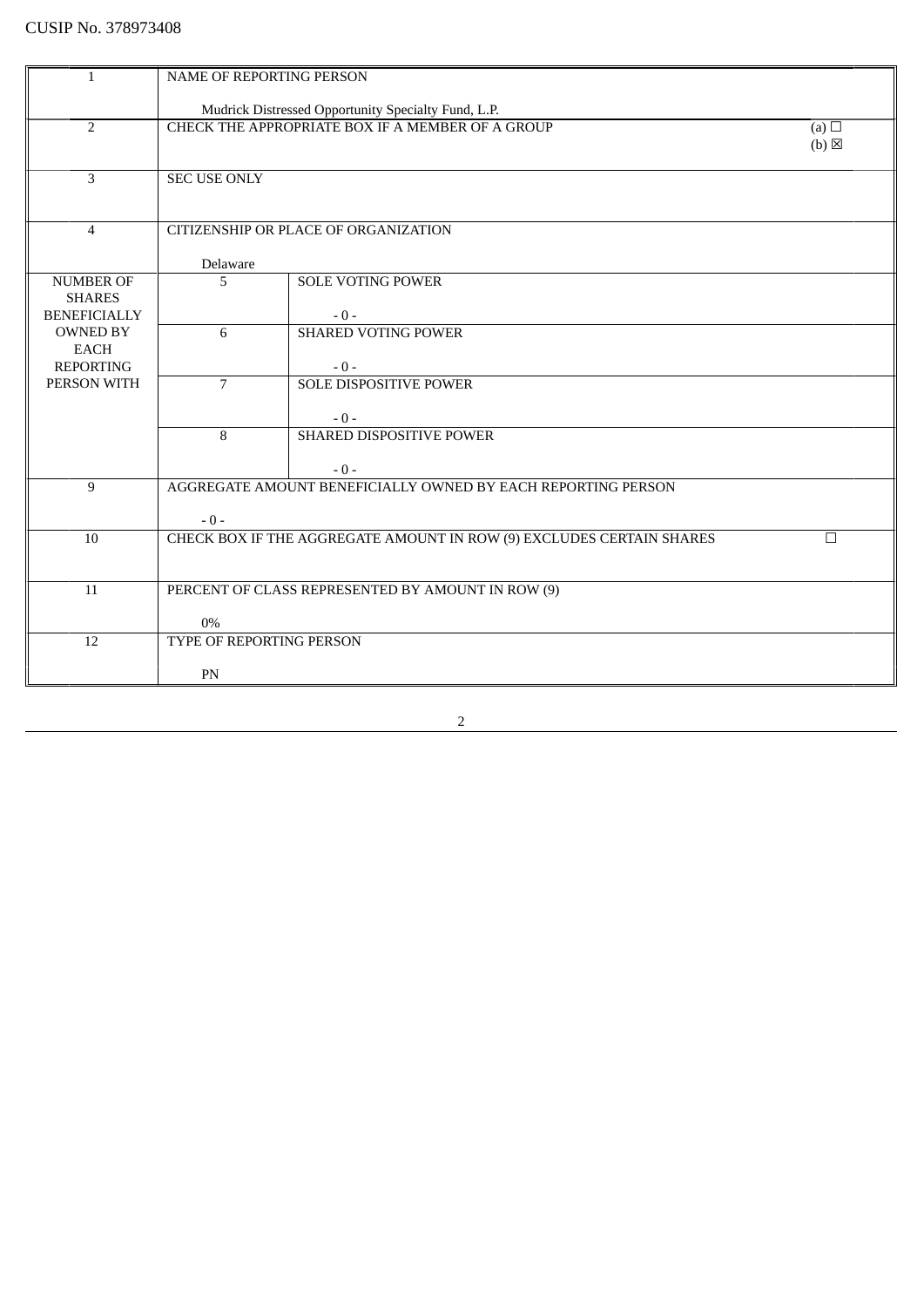# CUSIP No. 378973408

| $\mathbf{1}$        |                                                                                | NAME OF REPORTING PERSON                                     |                   |  |
|---------------------|--------------------------------------------------------------------------------|--------------------------------------------------------------|-------------------|--|
|                     |                                                                                |                                                              |                   |  |
|                     |                                                                                | Mudrick Distressed Opportunity Drawdown Fund, L.P.           |                   |  |
| $\overline{2}$      |                                                                                | CHECK THE APPROPRIATE BOX IF A MEMBER OF A GROUP             | (a) $\Box$        |  |
|                     |                                                                                |                                                              | $(b)$ $\boxtimes$ |  |
|                     |                                                                                |                                                              |                   |  |
| 3                   | <b>SEC USE ONLY</b>                                                            |                                                              |                   |  |
|                     |                                                                                |                                                              |                   |  |
| $\overline{4}$      |                                                                                | CITIZENSHIP OR PLACE OF ORGANIZATION                         |                   |  |
|                     |                                                                                |                                                              |                   |  |
|                     | Delaware                                                                       |                                                              |                   |  |
| <b>NUMBER OF</b>    | 5                                                                              | <b>SOLE VOTING POWER</b>                                     |                   |  |
| <b>SHARES</b>       |                                                                                |                                                              |                   |  |
| <b>BENEFICIALLY</b> |                                                                                | $-0-$                                                        |                   |  |
| <b>OWNED BY</b>     | 6                                                                              | <b>SHARED VOTING POWER</b>                                   |                   |  |
| <b>EACH</b>         |                                                                                |                                                              |                   |  |
| <b>REPORTING</b>    |                                                                                | 15,333,950                                                   |                   |  |
| PERSON WITH         | $\overline{7}$                                                                 | SOLE DISPOSITIVE POWER                                       |                   |  |
|                     |                                                                                |                                                              |                   |  |
|                     | 8                                                                              | $-0-$                                                        |                   |  |
|                     |                                                                                | SHARED DISPOSITIVE POWER                                     |                   |  |
|                     |                                                                                | 15,333,950                                                   |                   |  |
| 9                   |                                                                                | AGGREGATE AMOUNT BENEFICIALLY OWNED BY EACH REPORTING PERSON |                   |  |
|                     |                                                                                |                                                              |                   |  |
|                     | 15,333,950                                                                     |                                                              |                   |  |
| 10                  | CHECK BOX IF THE AGGREGATE AMOUNT IN ROW (9) EXCLUDES CERTAIN SHARES<br>$\Box$ |                                                              |                   |  |
|                     |                                                                                |                                                              |                   |  |
|                     |                                                                                |                                                              |                   |  |
| 11                  | PERCENT OF CLASS REPRESENTED BY AMOUNT IN ROW (9)                              |                                                              |                   |  |
|                     |                                                                                |                                                              |                   |  |
|                     | Less than 1%                                                                   |                                                              |                   |  |
| 12                  | TYPE OF REPORTING PERSON                                                       |                                                              |                   |  |
|                     |                                                                                |                                                              |                   |  |
|                     | PN                                                                             |                                                              |                   |  |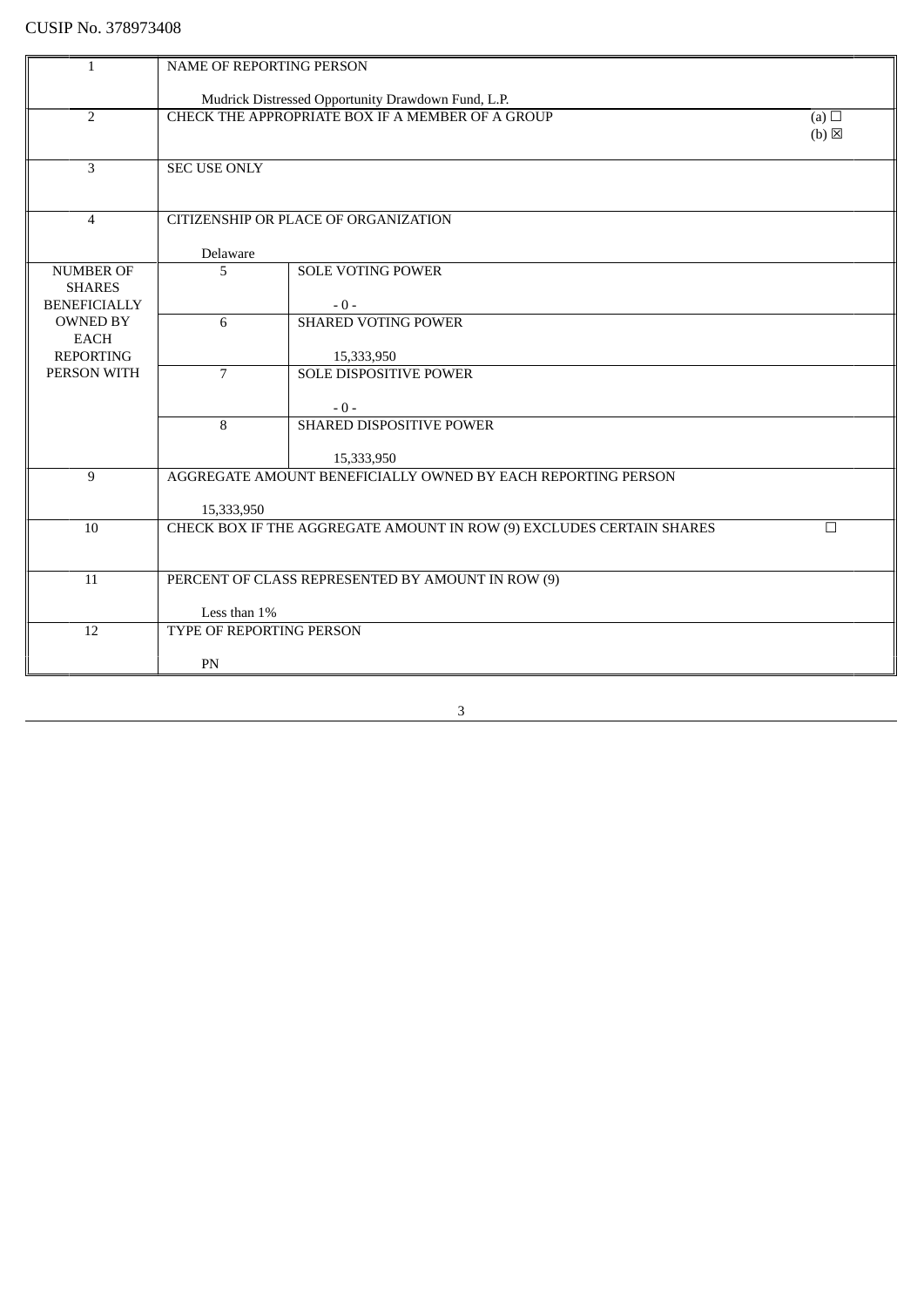| $\mathbf{1}$        | <b>NAME OF REPORTING PERSON</b>                                                              |                                                       |                 |  |
|---------------------|----------------------------------------------------------------------------------------------|-------------------------------------------------------|-----------------|--|
|                     |                                                                                              |                                                       |                 |  |
|                     |                                                                                              | Mudrick Distressed Opportunity Drawdown Fund II, L.P. |                 |  |
| $\overline{2}$      |                                                                                              | CHECK THE APPROPRIATE BOX IF A MEMBER OF A GROUP      | (a) $\Box$      |  |
|                     |                                                                                              |                                                       | $(b) \boxtimes$ |  |
|                     |                                                                                              |                                                       |                 |  |
| $\overline{3}$      | <b>SEC USE ONLY</b>                                                                          |                                                       |                 |  |
|                     |                                                                                              |                                                       |                 |  |
| $\overline{4}$      |                                                                                              | CITIZENSHIP OR PLACE OF ORGANIZATION                  |                 |  |
|                     |                                                                                              |                                                       |                 |  |
|                     | Delaware                                                                                     |                                                       |                 |  |
| <b>NUMBER OF</b>    | 5                                                                                            | <b>SOLE VOTING POWER</b>                              |                 |  |
| <b>SHARES</b>       |                                                                                              |                                                       |                 |  |
| <b>BENEFICIALLY</b> |                                                                                              | $-0-$                                                 |                 |  |
| <b>OWNED BY</b>     | 6                                                                                            | <b>SHARED VOTING POWER</b>                            |                 |  |
| <b>EACH</b>         |                                                                                              |                                                       |                 |  |
| <b>REPORTING</b>    |                                                                                              | 15,460,995                                            |                 |  |
| PERSON WITH         | $\overline{7}$                                                                               | <b>SOLE DISPOSITIVE POWER</b>                         |                 |  |
|                     |                                                                                              |                                                       |                 |  |
|                     |                                                                                              | $-0-$                                                 |                 |  |
|                     | 8                                                                                            | SHARED DISPOSITIVE POWER                              |                 |  |
|                     |                                                                                              |                                                       |                 |  |
|                     |                                                                                              | 15,460,995                                            |                 |  |
| 9                   | AGGREGATE AMOUNT BENEFICIALLY OWNED BY EACH REPORTING PERSON                                 |                                                       |                 |  |
|                     |                                                                                              |                                                       |                 |  |
| 10                  | 15,460,995<br>CHECK BOX IF THE AGGREGATE AMOUNT IN ROW (9) EXCLUDES CERTAIN SHARES<br>$\Box$ |                                                       |                 |  |
|                     |                                                                                              |                                                       |                 |  |
|                     |                                                                                              |                                                       |                 |  |
| 11                  | PERCENT OF CLASS REPRESENTED BY AMOUNT IN ROW (9)                                            |                                                       |                 |  |
|                     |                                                                                              |                                                       |                 |  |
|                     | Less than 1%                                                                                 |                                                       |                 |  |
| $\overline{12}$     | TYPE OF REPORTING PERSON                                                                     |                                                       |                 |  |
|                     |                                                                                              |                                                       |                 |  |
|                     | PN                                                                                           |                                                       |                 |  |
|                     |                                                                                              |                                                       |                 |  |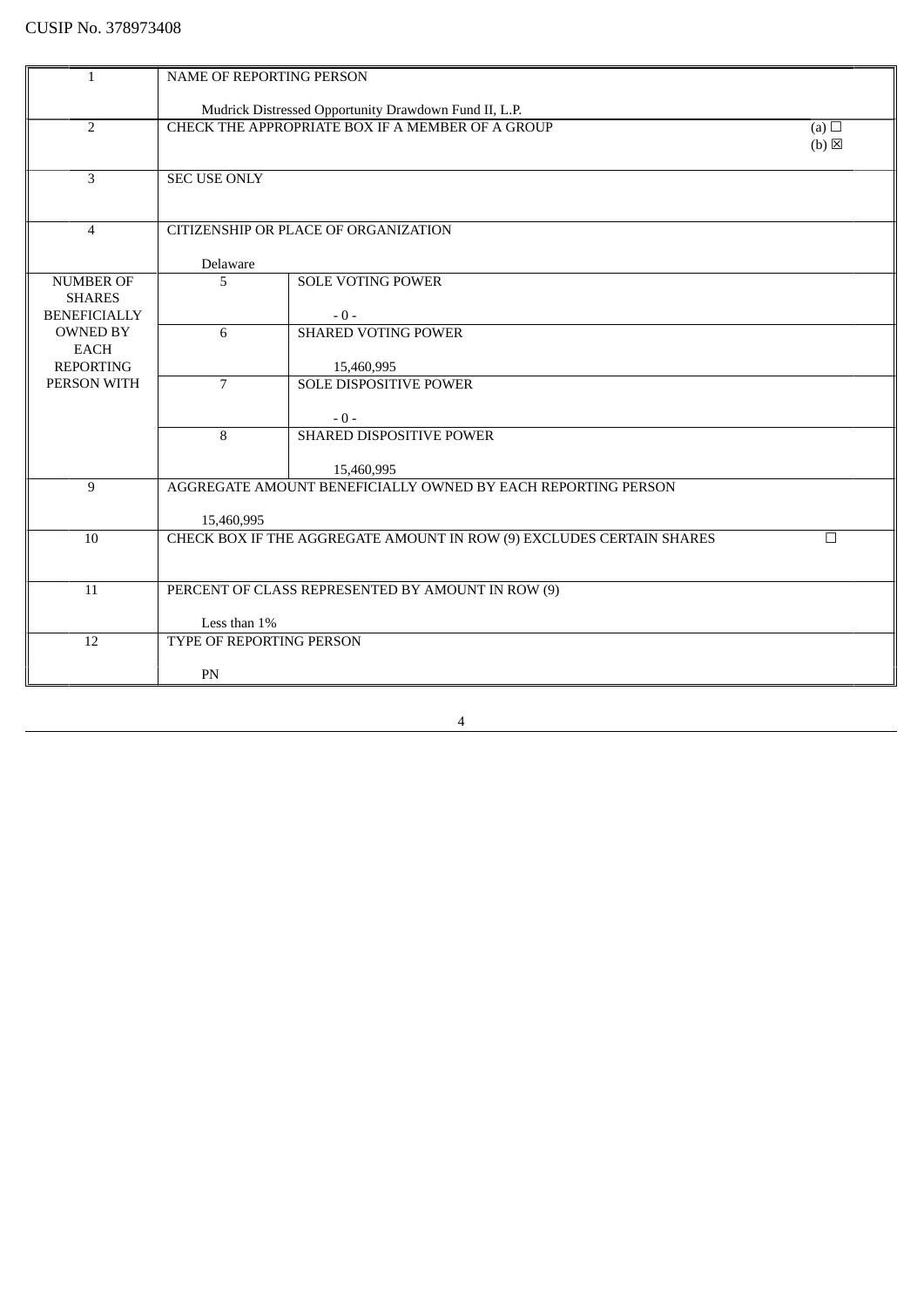| <b>NAME OF REPORTING PERSON</b><br>$\mathbf{1}$<br>Mudrick Distressed Opportunity Fund Global, L.P.<br>$\overline{2}$<br>CHECK THE APPROPRIATE BOX IF A MEMBER OF A GROUP<br>(a) $\Box$<br>$(b) \boxtimes$<br>3<br><b>SEC USE ONLY</b><br>CITIZENSHIP OR PLACE OF ORGANIZATION<br>$\overline{4}$<br>Cayman Islands<br>5<br><b>SOLE VOTING POWER</b><br><b>NUMBER OF</b><br><b>SHARES</b><br><b>BENEFICIALLY</b><br>$-0-$<br>6<br><b>SHARED VOTING POWER</b><br><b>OWNED BY</b><br>EACH<br><b>REPORTING</b><br>38,761,924<br>PERSON WITH<br>$\overline{7}$<br><b>SOLE DISPOSITIVE POWER</b><br>$-0-$<br>SHARED DISPOSITIVE POWER<br>8<br>38,761,924<br>AGGREGATE AMOUNT BENEFICIALLY OWNED BY EACH REPORTING PERSON<br>9<br>38,761,924<br>10<br>CHECK BOX IF THE AGGREGATE AMOUNT IN ROW (9) EXCLUDES CERTAIN SHARES<br>$\Box$ |  |  |  |  |  |
|-------------------------------------------------------------------------------------------------------------------------------------------------------------------------------------------------------------------------------------------------------------------------------------------------------------------------------------------------------------------------------------------------------------------------------------------------------------------------------------------------------------------------------------------------------------------------------------------------------------------------------------------------------------------------------------------------------------------------------------------------------------------------------------------------------------------------------|--|--|--|--|--|
|                                                                                                                                                                                                                                                                                                                                                                                                                                                                                                                                                                                                                                                                                                                                                                                                                               |  |  |  |  |  |
|                                                                                                                                                                                                                                                                                                                                                                                                                                                                                                                                                                                                                                                                                                                                                                                                                               |  |  |  |  |  |
|                                                                                                                                                                                                                                                                                                                                                                                                                                                                                                                                                                                                                                                                                                                                                                                                                               |  |  |  |  |  |
|                                                                                                                                                                                                                                                                                                                                                                                                                                                                                                                                                                                                                                                                                                                                                                                                                               |  |  |  |  |  |
|                                                                                                                                                                                                                                                                                                                                                                                                                                                                                                                                                                                                                                                                                                                                                                                                                               |  |  |  |  |  |
|                                                                                                                                                                                                                                                                                                                                                                                                                                                                                                                                                                                                                                                                                                                                                                                                                               |  |  |  |  |  |
|                                                                                                                                                                                                                                                                                                                                                                                                                                                                                                                                                                                                                                                                                                                                                                                                                               |  |  |  |  |  |
|                                                                                                                                                                                                                                                                                                                                                                                                                                                                                                                                                                                                                                                                                                                                                                                                                               |  |  |  |  |  |
|                                                                                                                                                                                                                                                                                                                                                                                                                                                                                                                                                                                                                                                                                                                                                                                                                               |  |  |  |  |  |
|                                                                                                                                                                                                                                                                                                                                                                                                                                                                                                                                                                                                                                                                                                                                                                                                                               |  |  |  |  |  |
|                                                                                                                                                                                                                                                                                                                                                                                                                                                                                                                                                                                                                                                                                                                                                                                                                               |  |  |  |  |  |
|                                                                                                                                                                                                                                                                                                                                                                                                                                                                                                                                                                                                                                                                                                                                                                                                                               |  |  |  |  |  |
|                                                                                                                                                                                                                                                                                                                                                                                                                                                                                                                                                                                                                                                                                                                                                                                                                               |  |  |  |  |  |
|                                                                                                                                                                                                                                                                                                                                                                                                                                                                                                                                                                                                                                                                                                                                                                                                                               |  |  |  |  |  |
|                                                                                                                                                                                                                                                                                                                                                                                                                                                                                                                                                                                                                                                                                                                                                                                                                               |  |  |  |  |  |
|                                                                                                                                                                                                                                                                                                                                                                                                                                                                                                                                                                                                                                                                                                                                                                                                                               |  |  |  |  |  |
|                                                                                                                                                                                                                                                                                                                                                                                                                                                                                                                                                                                                                                                                                                                                                                                                                               |  |  |  |  |  |
|                                                                                                                                                                                                                                                                                                                                                                                                                                                                                                                                                                                                                                                                                                                                                                                                                               |  |  |  |  |  |
|                                                                                                                                                                                                                                                                                                                                                                                                                                                                                                                                                                                                                                                                                                                                                                                                                               |  |  |  |  |  |
|                                                                                                                                                                                                                                                                                                                                                                                                                                                                                                                                                                                                                                                                                                                                                                                                                               |  |  |  |  |  |
|                                                                                                                                                                                                                                                                                                                                                                                                                                                                                                                                                                                                                                                                                                                                                                                                                               |  |  |  |  |  |
|                                                                                                                                                                                                                                                                                                                                                                                                                                                                                                                                                                                                                                                                                                                                                                                                                               |  |  |  |  |  |
|                                                                                                                                                                                                                                                                                                                                                                                                                                                                                                                                                                                                                                                                                                                                                                                                                               |  |  |  |  |  |
|                                                                                                                                                                                                                                                                                                                                                                                                                                                                                                                                                                                                                                                                                                                                                                                                                               |  |  |  |  |  |
|                                                                                                                                                                                                                                                                                                                                                                                                                                                                                                                                                                                                                                                                                                                                                                                                                               |  |  |  |  |  |
|                                                                                                                                                                                                                                                                                                                                                                                                                                                                                                                                                                                                                                                                                                                                                                                                                               |  |  |  |  |  |
|                                                                                                                                                                                                                                                                                                                                                                                                                                                                                                                                                                                                                                                                                                                                                                                                                               |  |  |  |  |  |
|                                                                                                                                                                                                                                                                                                                                                                                                                                                                                                                                                                                                                                                                                                                                                                                                                               |  |  |  |  |  |
| 11<br>PERCENT OF CLASS REPRESENTED BY AMOUNT IN ROW (9)                                                                                                                                                                                                                                                                                                                                                                                                                                                                                                                                                                                                                                                                                                                                                                       |  |  |  |  |  |
|                                                                                                                                                                                                                                                                                                                                                                                                                                                                                                                                                                                                                                                                                                                                                                                                                               |  |  |  |  |  |
| 2.3%                                                                                                                                                                                                                                                                                                                                                                                                                                                                                                                                                                                                                                                                                                                                                                                                                          |  |  |  |  |  |
| TYPE OF REPORTING PERSON<br>12                                                                                                                                                                                                                                                                                                                                                                                                                                                                                                                                                                                                                                                                                                                                                                                                |  |  |  |  |  |
|                                                                                                                                                                                                                                                                                                                                                                                                                                                                                                                                                                                                                                                                                                                                                                                                                               |  |  |  |  |  |
| PN                                                                                                                                                                                                                                                                                                                                                                                                                                                                                                                                                                                                                                                                                                                                                                                                                            |  |  |  |  |  |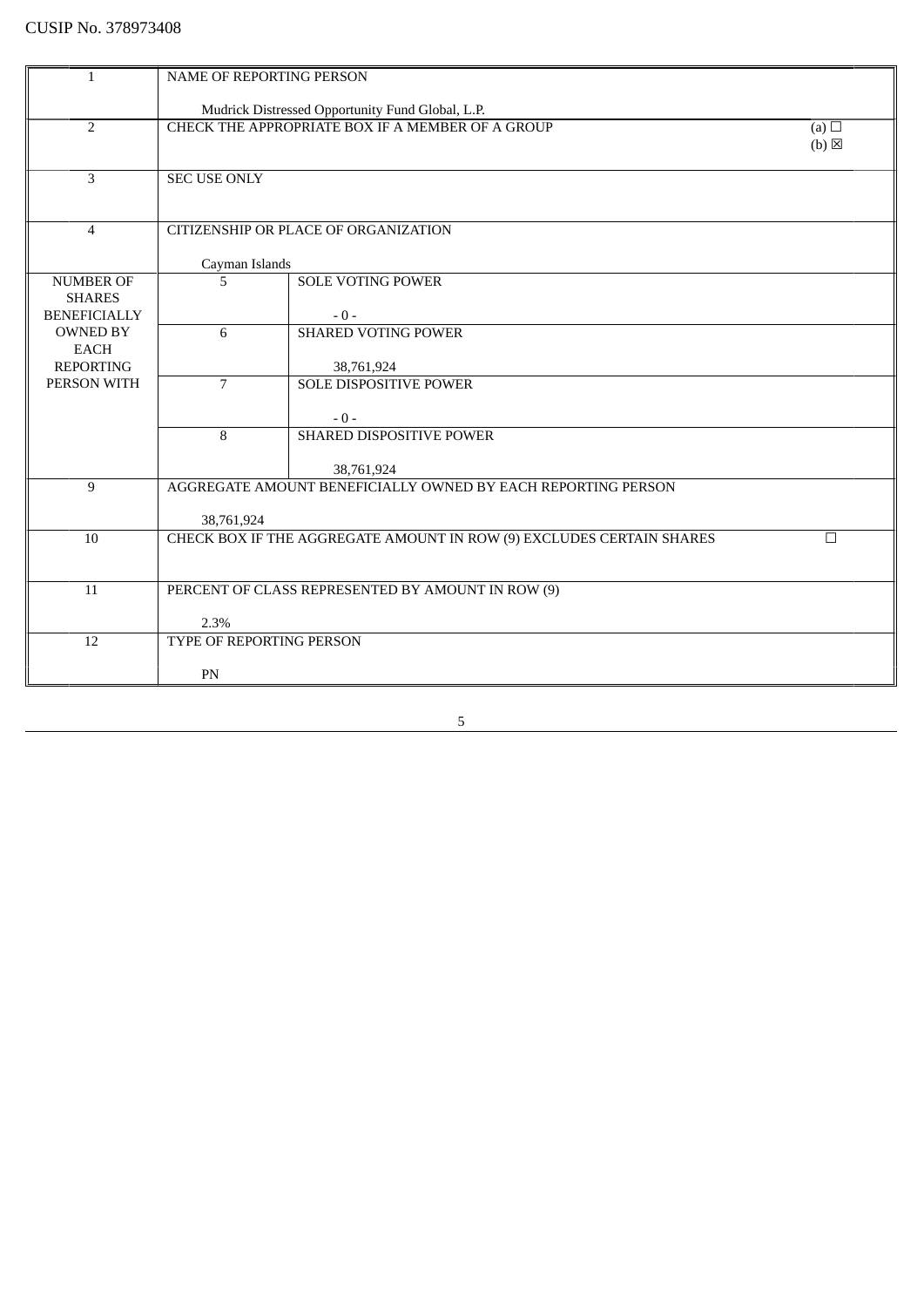| 1                               | NAME OF REPORTING PERSON                                                       |                                                  |                   |
|---------------------------------|--------------------------------------------------------------------------------|--------------------------------------------------|-------------------|
|                                 | Mudrick GP, LLC                                                                |                                                  |                   |
| $\overline{2}$                  |                                                                                | CHECK THE APPROPRIATE BOX IF A MEMBER OF A GROUP | (a) $\Box$        |
|                                 |                                                                                |                                                  | $(b)$ $\boxtimes$ |
|                                 |                                                                                |                                                  |                   |
| $\overline{3}$                  | <b>SEC USE ONLY</b>                                                            |                                                  |                   |
|                                 |                                                                                |                                                  |                   |
|                                 |                                                                                |                                                  |                   |
| $\overline{4}$                  |                                                                                | CITIZENSHIP OR PLACE OF ORGANIZATION             |                   |
|                                 | Delaware                                                                       |                                                  |                   |
| <b>NUMBER OF</b>                | 5                                                                              | <b>SOLE VOTING POWER</b>                         |                   |
| <b>SHARES</b>                   |                                                                                |                                                  |                   |
| <b>BENEFICIALLY</b>             |                                                                                | $-0-$                                            |                   |
| <b>OWNED BY</b>                 | 6                                                                              | <b>SHARED VOTING POWER</b>                       |                   |
| <b>EACH</b>                     |                                                                                |                                                  |                   |
| <b>REPORTING</b><br>PERSON WITH | $\overline{7}$                                                                 | 38,761,924<br><b>SOLE DISPOSITIVE POWER</b>      |                   |
|                                 |                                                                                |                                                  |                   |
|                                 |                                                                                | $-0-$                                            |                   |
|                                 | 8                                                                              | SHARED DISPOSITIVE POWER                         |                   |
|                                 |                                                                                |                                                  |                   |
|                                 |                                                                                | 38,761,924                                       |                   |
| 9                               | AGGREGATE AMOUNT BENEFICIALLY OWNED BY EACH REPORTING PERSON                   |                                                  |                   |
|                                 |                                                                                |                                                  |                   |
|                                 | 38,761,924                                                                     |                                                  |                   |
| 10                              | CHECK BOX IF THE AGGREGATE AMOUNT IN ROW (9) EXCLUDES CERTAIN SHARES<br>$\Box$ |                                                  |                   |
|                                 |                                                                                |                                                  |                   |
| 11                              | PERCENT OF CLASS REPRESENTED BY AMOUNT IN ROW (9)                              |                                                  |                   |
|                                 |                                                                                |                                                  |                   |
|                                 | 2.3%                                                                           |                                                  |                   |
| 12                              | TYPE OF REPORTING PERSON                                                       |                                                  |                   |
|                                 |                                                                                |                                                  |                   |
|                                 | O <sub>O</sub>                                                                 |                                                  |                   |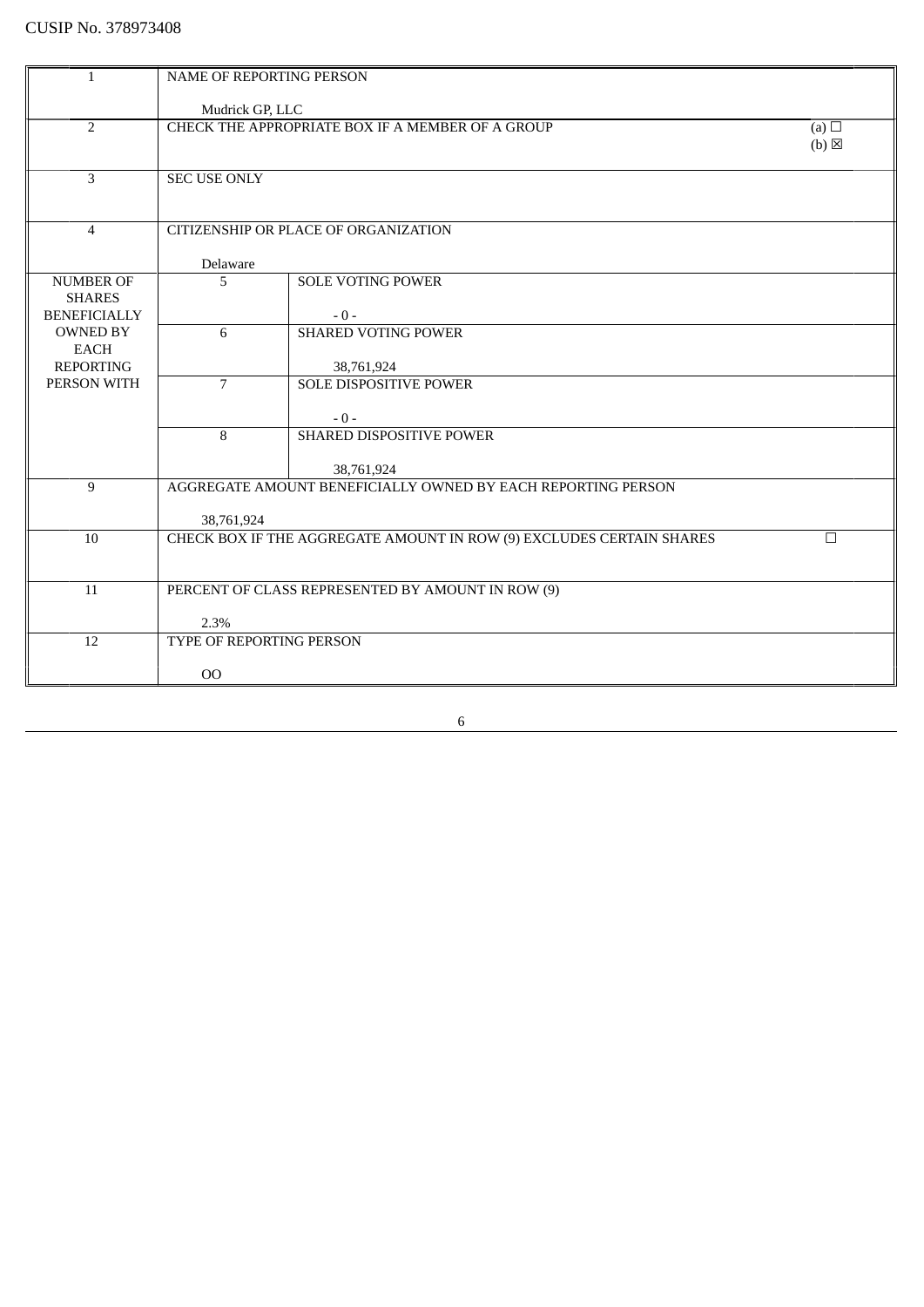| $\mathbf{1}$             | <b>NAME OF REPORTING PERSON</b>                                                              |                                                      |                 |
|--------------------------|----------------------------------------------------------------------------------------------|------------------------------------------------------|-----------------|
|                          |                                                                                              |                                                      |                 |
|                          |                                                                                              | Mudrick Distressed Opportunity Drawdown Fund GP, LLC |                 |
| $\overline{2}$           |                                                                                              | CHECK THE APPROPRIATE BOX IF A MEMBER OF A GROUP     | (a) $\Box$      |
|                          |                                                                                              |                                                      | $(b) \boxtimes$ |
| 3                        | <b>SEC USE ONLY</b>                                                                          |                                                      |                 |
|                          |                                                                                              |                                                      |                 |
|                          |                                                                                              |                                                      |                 |
| $\overline{4}$           |                                                                                              | CITIZENSHIP OR PLACE OF ORGANIZATION                 |                 |
|                          |                                                                                              |                                                      |                 |
|                          | Delaware                                                                                     |                                                      |                 |
| <b>NUMBER OF</b>         | 5                                                                                            | <b>SOLE VOTING POWER</b>                             |                 |
| <b>SHARES</b>            |                                                                                              |                                                      |                 |
| <b>BENEFICIALLY</b>      |                                                                                              | $-0-$                                                |                 |
| <b>OWNED BY</b>          | 6                                                                                            | <b>SHARED VOTING POWER</b>                           |                 |
| EACH<br><b>REPORTING</b> |                                                                                              | 15,333,950                                           |                 |
| PERSON WITH              | $\overline{7}$                                                                               | <b>SOLE DISPOSITIVE POWER</b>                        |                 |
|                          |                                                                                              |                                                      |                 |
|                          |                                                                                              | $-0-$                                                |                 |
|                          | 8                                                                                            | <b>SHARED DISPOSITIVE POWER</b>                      |                 |
|                          |                                                                                              |                                                      |                 |
|                          |                                                                                              | 15,333,950                                           |                 |
| 9                        | AGGREGATE AMOUNT BENEFICIALLY OWNED BY EACH REPORTING PERSON                                 |                                                      |                 |
|                          |                                                                                              |                                                      |                 |
| 10                       | 15,333,950<br>CHECK BOX IF THE AGGREGATE AMOUNT IN ROW (9) EXCLUDES CERTAIN SHARES<br>$\Box$ |                                                      |                 |
|                          |                                                                                              |                                                      |                 |
|                          |                                                                                              |                                                      |                 |
| 11                       | PERCENT OF CLASS REPRESENTED BY AMOUNT IN ROW (9)                                            |                                                      |                 |
|                          |                                                                                              |                                                      |                 |
|                          | Less than 1%                                                                                 |                                                      |                 |
| $\overline{12}$          | TYPE OF REPORTING PERSON                                                                     |                                                      |                 |
|                          |                                                                                              |                                                      |                 |
|                          | 00                                                                                           |                                                      |                 |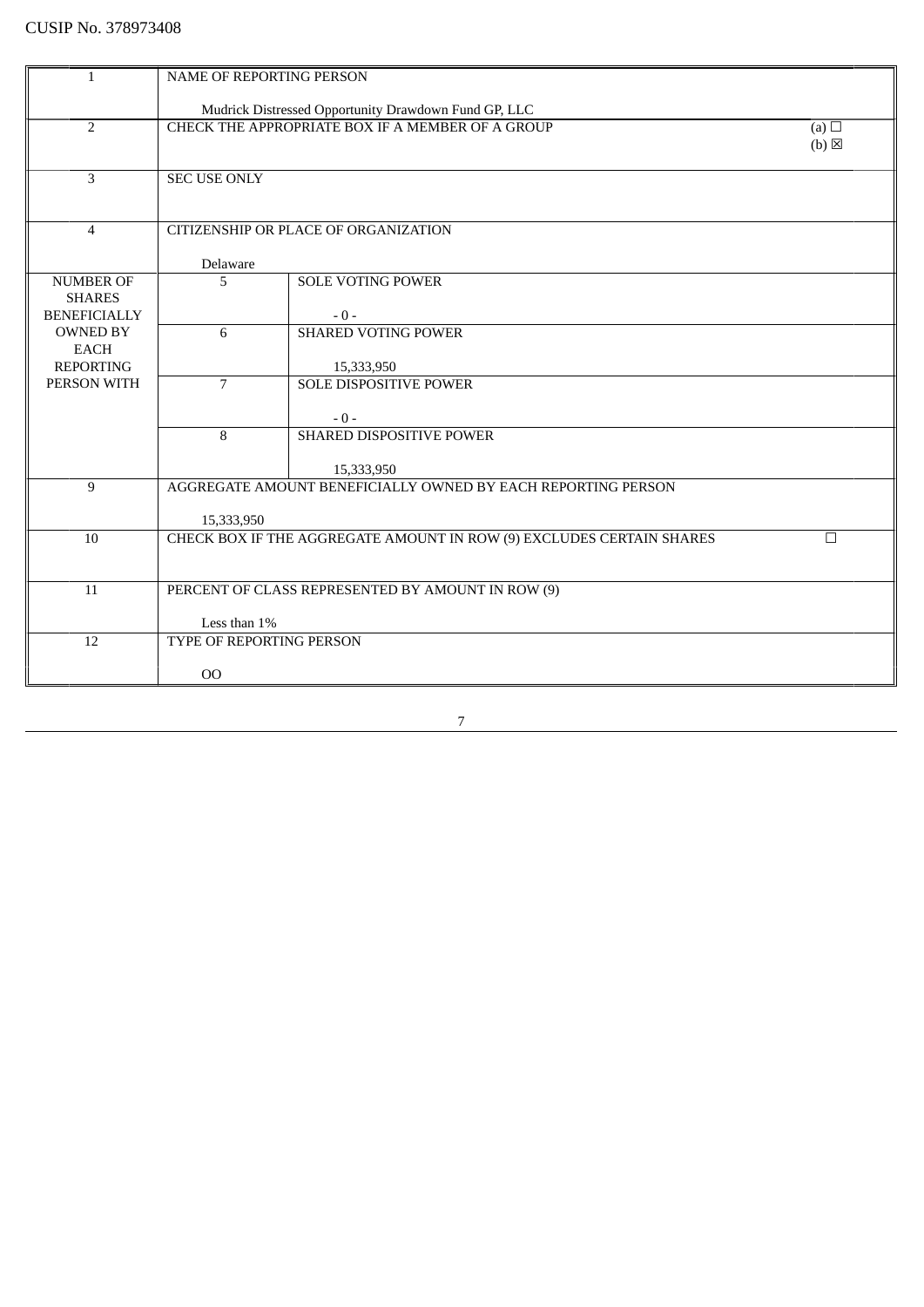| 1                                    | NAME OF REPORTING PERSON                                                       |                                                                            |                   |
|--------------------------------------|--------------------------------------------------------------------------------|----------------------------------------------------------------------------|-------------------|
|                                      | Mudrick Distressed Opportunity Drawdown Fund II GP, LLC                        |                                                                            |                   |
| $\overline{2}$                       |                                                                                | CHECK THE APPROPRIATE BOX IF A MEMBER OF A GROUP                           | (a) $\Box$        |
|                                      |                                                                                |                                                                            | $(b)$ $\boxtimes$ |
|                                      |                                                                                |                                                                            |                   |
| $\overline{3}$                       | <b>SEC USE ONLY</b>                                                            |                                                                            |                   |
|                                      |                                                                                |                                                                            |                   |
|                                      |                                                                                |                                                                            |                   |
| $\overline{4}$                       |                                                                                | CITIZENSHIP OR PLACE OF ORGANIZATION                                       |                   |
|                                      |                                                                                |                                                                            |                   |
|                                      | Delaware                                                                       |                                                                            |                   |
| <b>NUMBER OF</b>                     | 5                                                                              | <b>SOLE VOTING POWER</b>                                                   |                   |
| <b>SHARES</b><br><b>BENEFICIALLY</b> |                                                                                | $-0-$                                                                      |                   |
| <b>OWNED BY</b>                      | 6                                                                              | <b>SHARED VOTING POWER</b>                                                 |                   |
| <b>EACH</b>                          |                                                                                |                                                                            |                   |
| <b>REPORTING</b>                     |                                                                                | 15,460,995                                                                 |                   |
| PERSON WITH                          | $\overline{7}$                                                                 | <b>SOLE DISPOSITIVE POWER</b>                                              |                   |
|                                      |                                                                                |                                                                            |                   |
|                                      |                                                                                | $-0-$                                                                      |                   |
|                                      | 8                                                                              | SHARED DISPOSITIVE POWER                                                   |                   |
|                                      |                                                                                |                                                                            |                   |
| 9                                    |                                                                                | 15,460,995<br>AGGREGATE AMOUNT BENEFICIALLY OWNED BY EACH REPORTING PERSON |                   |
|                                      |                                                                                |                                                                            |                   |
|                                      | 15,460,995                                                                     |                                                                            |                   |
| 10                                   | CHECK BOX IF THE AGGREGATE AMOUNT IN ROW (9) EXCLUDES CERTAIN SHARES<br>$\Box$ |                                                                            |                   |
|                                      |                                                                                |                                                                            |                   |
|                                      |                                                                                |                                                                            |                   |
| 11                                   | PERCENT OF CLASS REPRESENTED BY AMOUNT IN ROW (9)                              |                                                                            |                   |
|                                      |                                                                                |                                                                            |                   |
|                                      | Less than 1%                                                                   |                                                                            |                   |
| 12                                   | TYPE OF REPORTING PERSON                                                       |                                                                            |                   |
|                                      | O <sub>O</sub>                                                                 |                                                                            |                   |
|                                      |                                                                                |                                                                            |                   |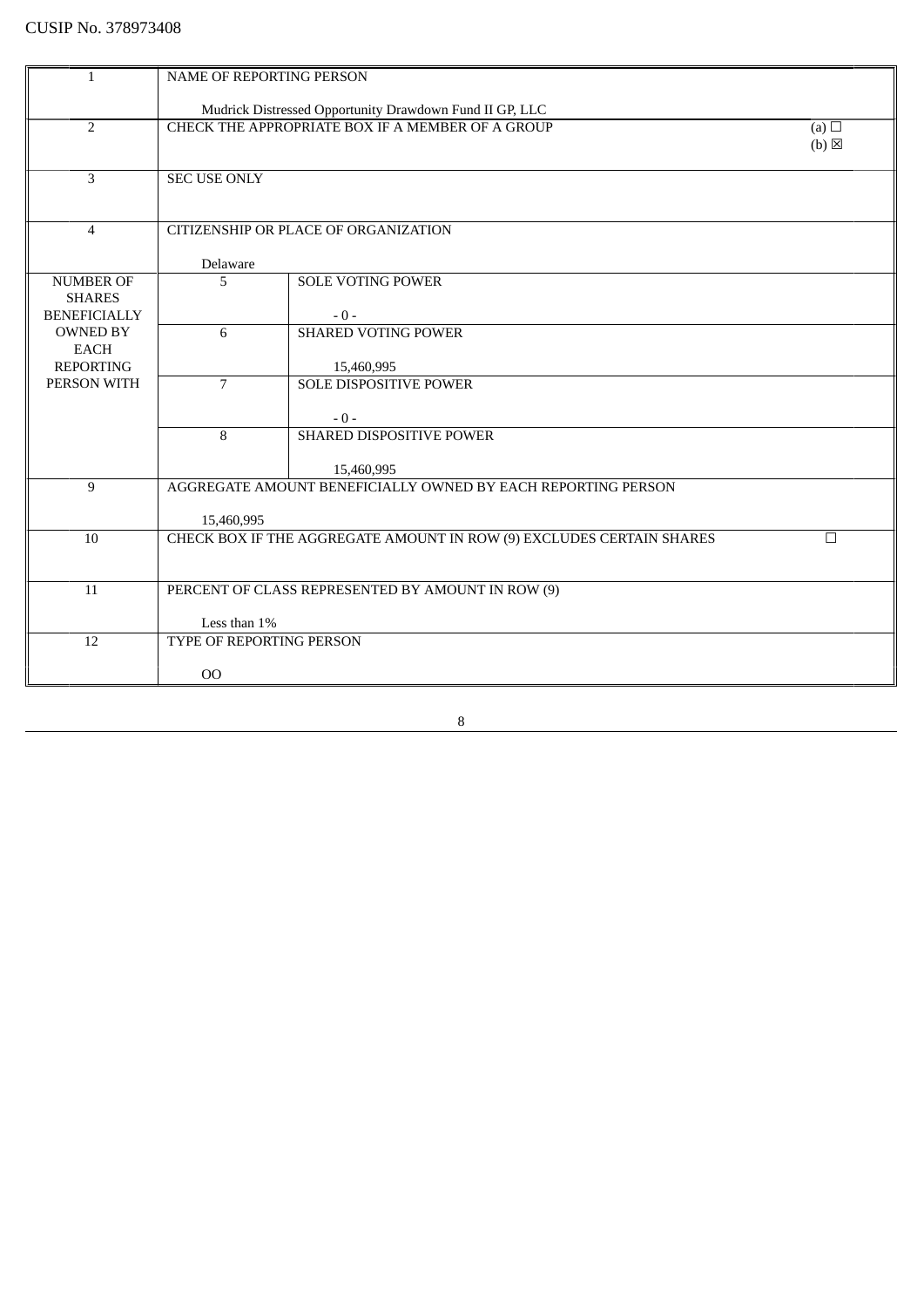| <b>NAME OF REPORTING PERSON</b><br>$\mathbf{1}$<br>Mudrick Capital Management, L.P.<br>$\overline{2}$<br>CHECK THE APPROPRIATE BOX IF A MEMBER OF A GROUP<br>(a) $\Box$<br>$(b)$ $\boxtimes$<br>3<br><b>SEC USE ONLY</b><br>CITIZENSHIP OR PLACE OF ORGANIZATION<br>$\overline{4}$<br>Delaware<br>5<br><b>SOLE VOTING POWER</b><br><b>NUMBER OF</b><br><b>SHARES</b><br><b>BENEFICIALLY</b><br>$-0-$<br>6<br><b>SHARED VOTING POWER</b><br><b>OWNED BY</b><br><b>EACH</b><br><b>REPORTING</b><br>99,909,298<br>PERSON WITH<br>$\overline{7}$<br><b>SOLE DISPOSITIVE POWER</b><br>$-0-$<br>SHARED DISPOSITIVE POWER<br>8<br>99,909,298<br>AGGREGATE AMOUNT BENEFICIALLY OWNED BY EACH REPORTING PERSON<br>9<br>99,909,298<br>CHECK BOX IF THE AGGREGATE AMOUNT IN ROW (9) EXCLUDES CERTAIN SHARES<br>10<br>$\Box$<br>11<br>PERCENT OF CLASS REPRESENTED BY AMOUNT IN ROW (9)<br>6.0%<br>12<br>TYPE OF REPORTING PERSON |    |  |  |
|-----------------------------------------------------------------------------------------------------------------------------------------------------------------------------------------------------------------------------------------------------------------------------------------------------------------------------------------------------------------------------------------------------------------------------------------------------------------------------------------------------------------------------------------------------------------------------------------------------------------------------------------------------------------------------------------------------------------------------------------------------------------------------------------------------------------------------------------------------------------------------------------------------------------------|----|--|--|
|                                                                                                                                                                                                                                                                                                                                                                                                                                                                                                                                                                                                                                                                                                                                                                                                                                                                                                                       |    |  |  |
|                                                                                                                                                                                                                                                                                                                                                                                                                                                                                                                                                                                                                                                                                                                                                                                                                                                                                                                       |    |  |  |
|                                                                                                                                                                                                                                                                                                                                                                                                                                                                                                                                                                                                                                                                                                                                                                                                                                                                                                                       |    |  |  |
|                                                                                                                                                                                                                                                                                                                                                                                                                                                                                                                                                                                                                                                                                                                                                                                                                                                                                                                       |    |  |  |
|                                                                                                                                                                                                                                                                                                                                                                                                                                                                                                                                                                                                                                                                                                                                                                                                                                                                                                                       |    |  |  |
|                                                                                                                                                                                                                                                                                                                                                                                                                                                                                                                                                                                                                                                                                                                                                                                                                                                                                                                       |    |  |  |
|                                                                                                                                                                                                                                                                                                                                                                                                                                                                                                                                                                                                                                                                                                                                                                                                                                                                                                                       |    |  |  |
|                                                                                                                                                                                                                                                                                                                                                                                                                                                                                                                                                                                                                                                                                                                                                                                                                                                                                                                       |    |  |  |
|                                                                                                                                                                                                                                                                                                                                                                                                                                                                                                                                                                                                                                                                                                                                                                                                                                                                                                                       |    |  |  |
|                                                                                                                                                                                                                                                                                                                                                                                                                                                                                                                                                                                                                                                                                                                                                                                                                                                                                                                       |    |  |  |
|                                                                                                                                                                                                                                                                                                                                                                                                                                                                                                                                                                                                                                                                                                                                                                                                                                                                                                                       |    |  |  |
|                                                                                                                                                                                                                                                                                                                                                                                                                                                                                                                                                                                                                                                                                                                                                                                                                                                                                                                       |    |  |  |
|                                                                                                                                                                                                                                                                                                                                                                                                                                                                                                                                                                                                                                                                                                                                                                                                                                                                                                                       |    |  |  |
|                                                                                                                                                                                                                                                                                                                                                                                                                                                                                                                                                                                                                                                                                                                                                                                                                                                                                                                       |    |  |  |
|                                                                                                                                                                                                                                                                                                                                                                                                                                                                                                                                                                                                                                                                                                                                                                                                                                                                                                                       |    |  |  |
|                                                                                                                                                                                                                                                                                                                                                                                                                                                                                                                                                                                                                                                                                                                                                                                                                                                                                                                       |    |  |  |
|                                                                                                                                                                                                                                                                                                                                                                                                                                                                                                                                                                                                                                                                                                                                                                                                                                                                                                                       |    |  |  |
|                                                                                                                                                                                                                                                                                                                                                                                                                                                                                                                                                                                                                                                                                                                                                                                                                                                                                                                       |    |  |  |
|                                                                                                                                                                                                                                                                                                                                                                                                                                                                                                                                                                                                                                                                                                                                                                                                                                                                                                                       |    |  |  |
|                                                                                                                                                                                                                                                                                                                                                                                                                                                                                                                                                                                                                                                                                                                                                                                                                                                                                                                       |    |  |  |
|                                                                                                                                                                                                                                                                                                                                                                                                                                                                                                                                                                                                                                                                                                                                                                                                                                                                                                                       |    |  |  |
|                                                                                                                                                                                                                                                                                                                                                                                                                                                                                                                                                                                                                                                                                                                                                                                                                                                                                                                       |    |  |  |
|                                                                                                                                                                                                                                                                                                                                                                                                                                                                                                                                                                                                                                                                                                                                                                                                                                                                                                                       |    |  |  |
|                                                                                                                                                                                                                                                                                                                                                                                                                                                                                                                                                                                                                                                                                                                                                                                                                                                                                                                       |    |  |  |
|                                                                                                                                                                                                                                                                                                                                                                                                                                                                                                                                                                                                                                                                                                                                                                                                                                                                                                                       |    |  |  |
|                                                                                                                                                                                                                                                                                                                                                                                                                                                                                                                                                                                                                                                                                                                                                                                                                                                                                                                       |    |  |  |
|                                                                                                                                                                                                                                                                                                                                                                                                                                                                                                                                                                                                                                                                                                                                                                                                                                                                                                                       |    |  |  |
|                                                                                                                                                                                                                                                                                                                                                                                                                                                                                                                                                                                                                                                                                                                                                                                                                                                                                                                       |    |  |  |
|                                                                                                                                                                                                                                                                                                                                                                                                                                                                                                                                                                                                                                                                                                                                                                                                                                                                                                                       |    |  |  |
|                                                                                                                                                                                                                                                                                                                                                                                                                                                                                                                                                                                                                                                                                                                                                                                                                                                                                                                       |    |  |  |
|                                                                                                                                                                                                                                                                                                                                                                                                                                                                                                                                                                                                                                                                                                                                                                                                                                                                                                                       |    |  |  |
|                                                                                                                                                                                                                                                                                                                                                                                                                                                                                                                                                                                                                                                                                                                                                                                                                                                                                                                       |    |  |  |
|                                                                                                                                                                                                                                                                                                                                                                                                                                                                                                                                                                                                                                                                                                                                                                                                                                                                                                                       |    |  |  |
|                                                                                                                                                                                                                                                                                                                                                                                                                                                                                                                                                                                                                                                                                                                                                                                                                                                                                                                       | IA |  |  |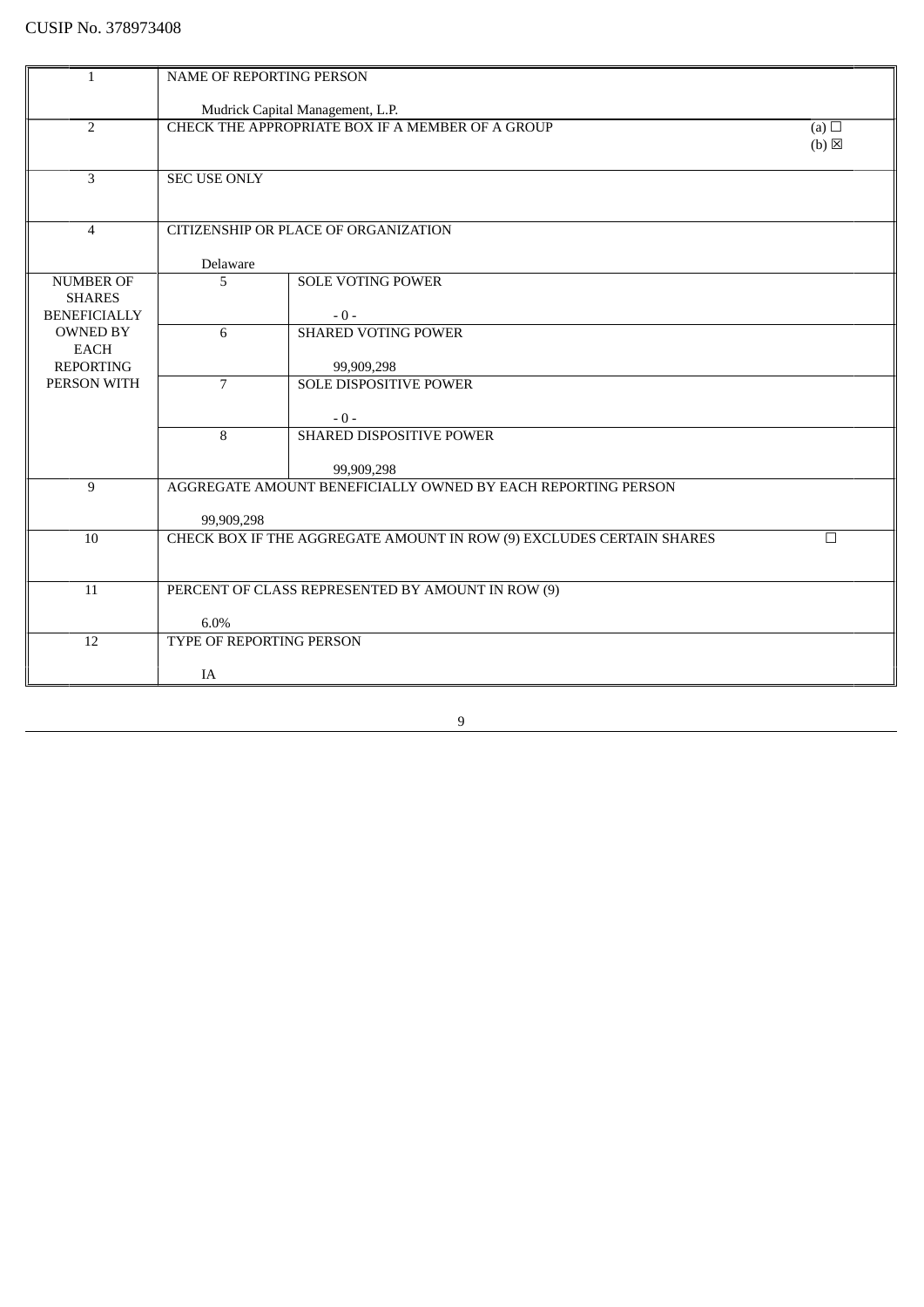| $\mathbf{1}$        | NAME OF REPORTING PERSON                                                       |                                                              |                 |
|---------------------|--------------------------------------------------------------------------------|--------------------------------------------------------------|-----------------|
|                     | Mudrick Capital Management, LLC                                                |                                                              |                 |
| 2                   |                                                                                | CHECK THE APPROPRIATE BOX IF A MEMBER OF A GROUP             | (a) $\Box$      |
|                     |                                                                                |                                                              | $(b) \boxtimes$ |
|                     |                                                                                |                                                              |                 |
| $\overline{3}$      | <b>SEC USE ONLY</b>                                                            |                                                              |                 |
|                     |                                                                                |                                                              |                 |
|                     |                                                                                |                                                              |                 |
| $\overline{4}$      |                                                                                | CITIZENSHIP OR PLACE OF ORGANIZATION                         |                 |
|                     |                                                                                |                                                              |                 |
| <b>NUMBER OF</b>    | Delaware<br>5                                                                  | <b>SOLE VOTING POWER</b>                                     |                 |
| <b>SHARES</b>       |                                                                                |                                                              |                 |
| <b>BENEFICIALLY</b> |                                                                                | $-0-$                                                        |                 |
| <b>OWNED BY</b>     | 6                                                                              | <b>SHARED VOTING POWER</b>                                   |                 |
| <b>EACH</b>         |                                                                                |                                                              |                 |
| <b>REPORTING</b>    |                                                                                | 99,909,298                                                   |                 |
| PERSON WITH         | $\overline{7}$                                                                 | <b>SOLE DISPOSITIVE POWER</b>                                |                 |
|                     |                                                                                |                                                              |                 |
|                     |                                                                                | $-0-$                                                        |                 |
|                     | 8                                                                              | SHARED DISPOSITIVE POWER                                     |                 |
|                     |                                                                                | 99,909,298                                                   |                 |
| 9                   |                                                                                | AGGREGATE AMOUNT BENEFICIALLY OWNED BY EACH REPORTING PERSON |                 |
|                     |                                                                                |                                                              |                 |
|                     | 99,909,298                                                                     |                                                              |                 |
| 10                  | CHECK BOX IF THE AGGREGATE AMOUNT IN ROW (9) EXCLUDES CERTAIN SHARES<br>$\Box$ |                                                              |                 |
|                     |                                                                                |                                                              |                 |
|                     |                                                                                |                                                              |                 |
| 11                  | PERCENT OF CLASS REPRESENTED BY AMOUNT IN ROW (9)                              |                                                              |                 |
|                     | 6.0%                                                                           |                                                              |                 |
| 12                  | TYPE OF REPORTING PERSON                                                       |                                                              |                 |
|                     |                                                                                |                                                              |                 |
|                     | 00                                                                             |                                                              |                 |
|                     |                                                                                |                                                              |                 |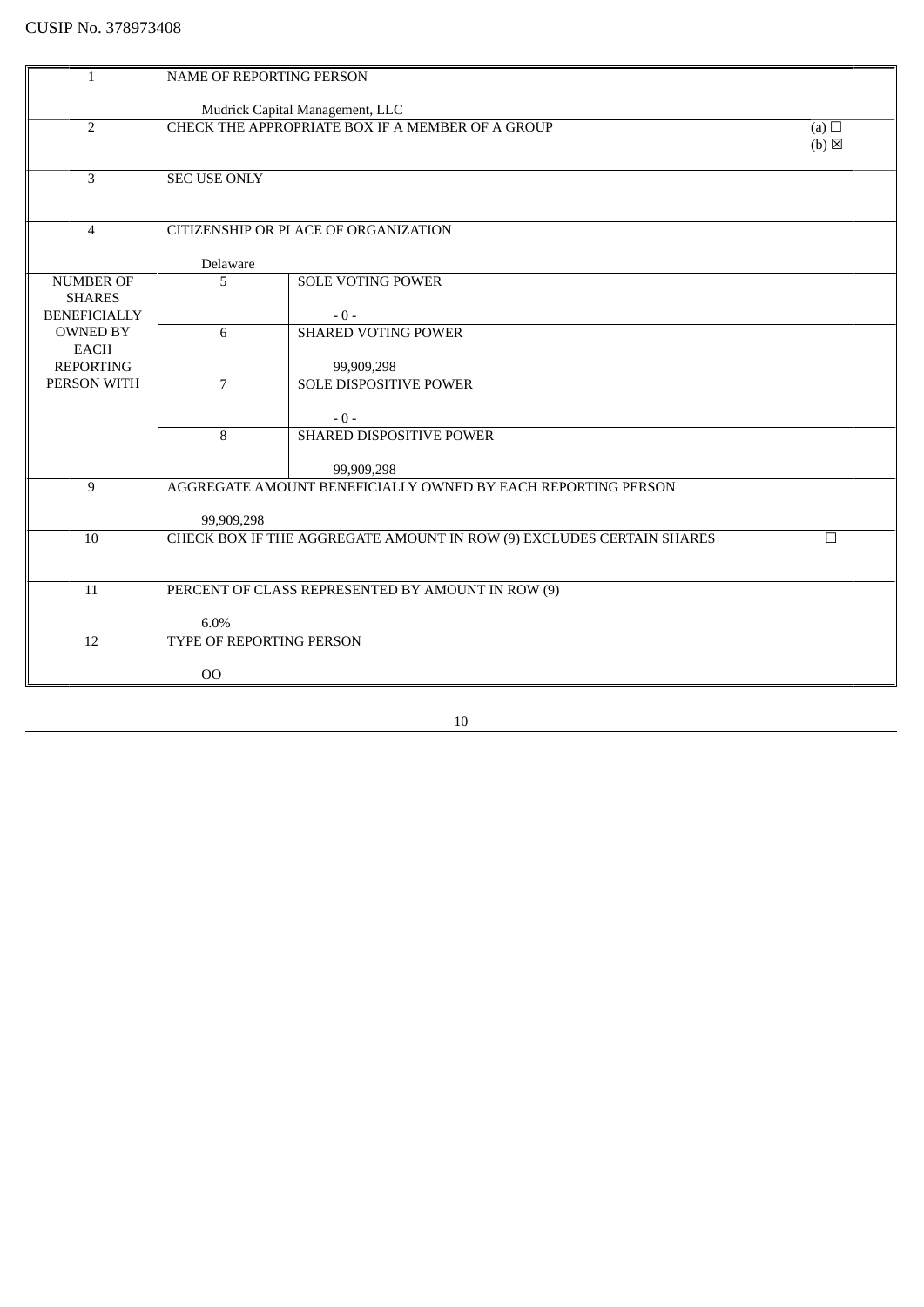| 1                               | NAME OF REPORTING PERSON                                                       |                                                  |                               |
|---------------------------------|--------------------------------------------------------------------------------|--------------------------------------------------|-------------------------------|
|                                 |                                                                                |                                                  |                               |
| $\overline{2}$                  | Jason Mudrick                                                                  | CHECK THE APPROPRIATE BOX IF A MEMBER OF A GROUP |                               |
|                                 |                                                                                |                                                  | (a) $\Box$<br>$(b) \boxtimes$ |
|                                 |                                                                                |                                                  |                               |
| 3                               | <b>SEC USE ONLY</b>                                                            |                                                  |                               |
|                                 |                                                                                |                                                  |                               |
|                                 |                                                                                |                                                  |                               |
| $\overline{4}$                  |                                                                                | CITIZENSHIP OR PLACE OF ORGANIZATION             |                               |
|                                 |                                                                                |                                                  |                               |
|                                 | <b>United States of America</b>                                                |                                                  |                               |
| <b>NUMBER OF</b>                | 5                                                                              | <b>SOLE VOTING POWER</b>                         |                               |
| <b>SHARES</b>                   |                                                                                |                                                  |                               |
| <b>BENEFICIALLY</b>             |                                                                                | $-0-$                                            |                               |
| <b>OWNED BY</b>                 | 6                                                                              | <b>SHARED VOTING POWER</b>                       |                               |
| <b>EACH</b><br><b>REPORTING</b> |                                                                                |                                                  |                               |
| PERSON WITH                     | $\overline{7}$                                                                 | 99,909,298<br><b>SOLE DISPOSITIVE POWER</b>      |                               |
|                                 |                                                                                |                                                  |                               |
|                                 |                                                                                | $-0-$                                            |                               |
|                                 | 8                                                                              | SHARED DISPOSITIVE POWER                         |                               |
|                                 |                                                                                |                                                  |                               |
|                                 |                                                                                | 99,909,298                                       |                               |
| 9                               | AGGREGATE AMOUNT BENEFICIALLY OWNED BY EACH REPORTING PERSON                   |                                                  |                               |
|                                 |                                                                                |                                                  |                               |
|                                 | 99,909,298                                                                     |                                                  |                               |
| 10                              | CHECK BOX IF THE AGGREGATE AMOUNT IN ROW (9) EXCLUDES CERTAIN SHARES<br>$\Box$ |                                                  |                               |
|                                 |                                                                                |                                                  |                               |
| 11                              |                                                                                |                                                  |                               |
|                                 | PERCENT OF CLASS REPRESENTED BY AMOUNT IN ROW (9)                              |                                                  |                               |
|                                 | 6.0%                                                                           |                                                  |                               |
| 12                              | TYPE OF REPORTING PERSON                                                       |                                                  |                               |
|                                 |                                                                                |                                                  |                               |
|                                 | IN                                                                             |                                                  |                               |
|                                 |                                                                                |                                                  |                               |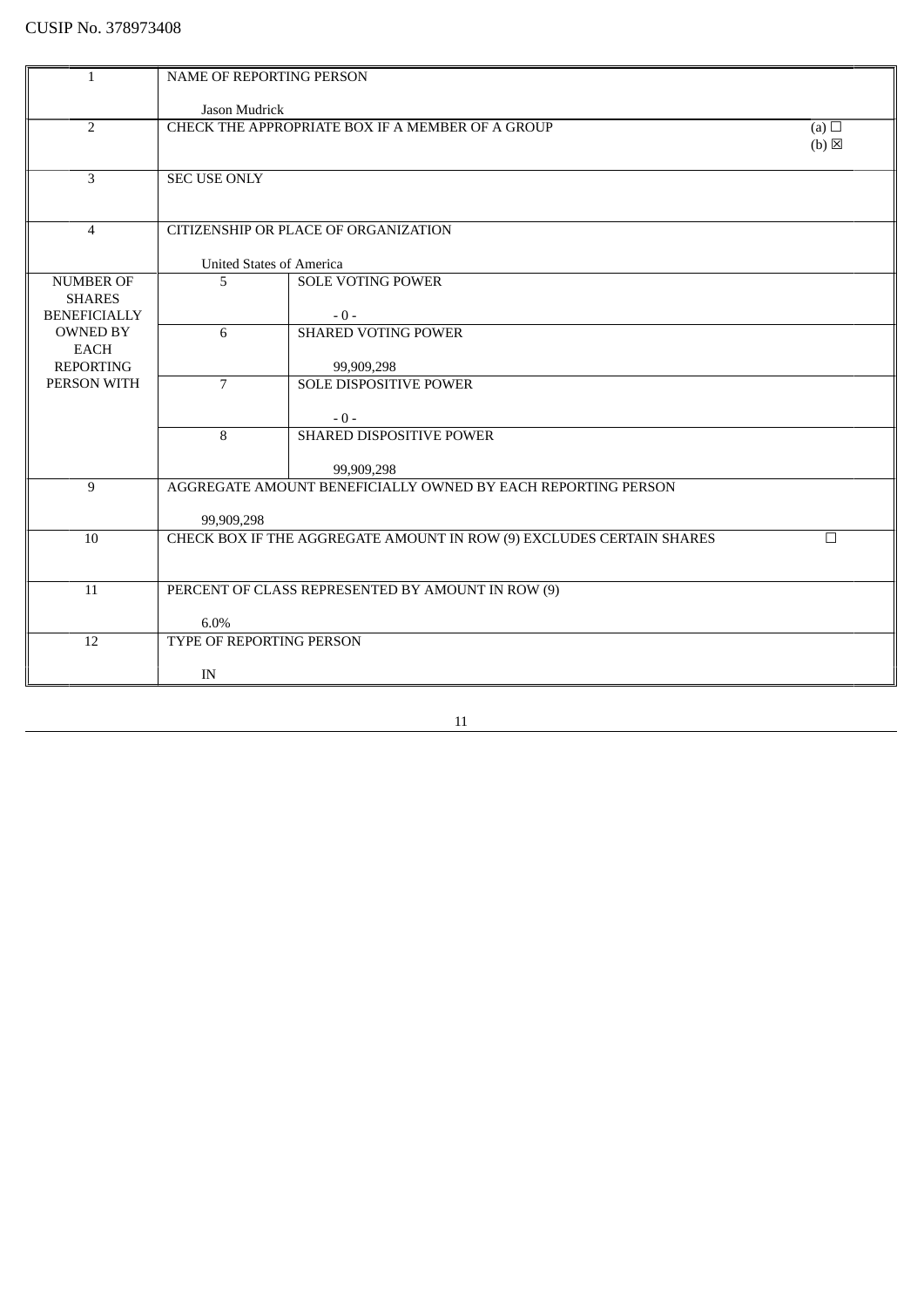#### CUSIP No. 378973408

- Item 1(a). Name of Issuer: Globalstar, Inc., a Delaware corporation (the "Issuer").
- Item 1(b). Address of Issuer's Principal Executive Offices:

1351 Holiday Square Blvd. Covington, LA 70433

#### Item 2(a). Name of Person Filing

This statement is filed by Mudrick Distressed Opportunity Specialty Fund, L.P. ("Specialty LP"), Mudrick Distressed Opportunity Drawdown Fund, L.P. ("Drawdown LP"), Mudrick Distressed Opportunity Drawdown Fund II, L.P. ("Drawdown II LP"), Mudrick Distressed Opportunity Fund Global, L.P. ("Global LP"), Mudrick GP, LLC ("Mudrick GP"), Mudrick Distressed Opportunity Drawdown Fund GP, LLC ("Drawdown GP"), Mudrick Distressed Opportunity Drawdown Fund II GP, LLC ("Drawdown II GP"), Mudrick Capital Management, L.P. ("MCM"), Mudrick Capital Management, LLC ("MCM GP"), and Jason Mudrick. Each of the foregoing is referred to as a "Reporting Person" and collectively as the "Reporting Persons."

Mudrick GP is the general partner of Specialty LP and Global LP and may be deemed to beneficially own the Shares (as defined below) owned directly by Specialty LP and Global LP. Drawdown GP is the general partner of Drawdown LP and may be deemed to beneficially own the Shares owned directly by Drawdown LP. Drawdown II GP is the general partner of Drawdown II LP and may be deemed to beneficially own the Shares owned directly by Drawdown II LP. MCM is the investment manager to Specialty LP, Drawdown LP, Drawdown II LP, Global LP and certain managed accounts. MCM GP is the general partner of MCM. Mr. Mudrick is the sole member of Mudrick GP, Drawdown GP, Drawdown II GP and MCM GP. By virtue of these relationships, each of MCM, MCM GP and Mr. Mudrick may be deemed to beneficially own the Shares owned directly by Specialty LP, Drawdown LP, Drawdown II LP, Global LP and certain managed accounts.

Item 2(b). Address of Principal Business Office or, if None, Residence

The address of the principal office of each of the Reporting Persons is 527 Madison Avenue, 6<sup>th</sup> Floor, New York, NY 10022.

Item 2(c). Citizenship

Each of Specialty LP, Drawdown LP, Drawdown II LP, Mudrick GP, Drawdown GP, Drawdown II GP, MCM and MCM GP is organized under the laws of the State of Delaware. Global LP is organized under the laws of the Cayman Islands. Mr. Mudrick is a citizen of the United States of America.

Item 2(d). Title of Class of Securities:

Voting Common Stock, par value \$0.0001 (the "Shares")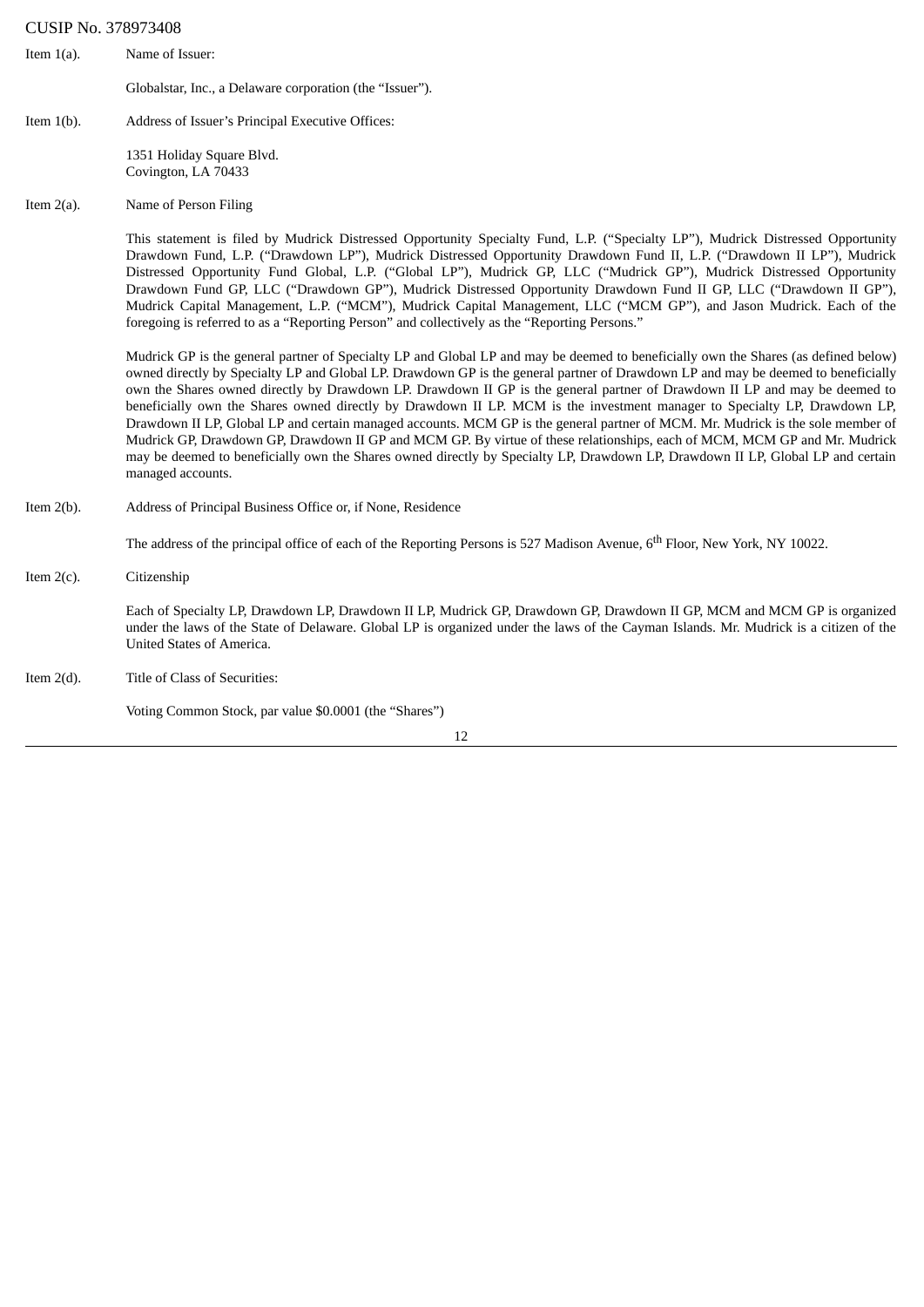# CUSIP No. 378973408

| Item $2(e)$ . | <b>CUSIP Number:</b> |               |                                                                                                                                                                                                     |
|---------------|----------------------|---------------|-----------------------------------------------------------------------------------------------------------------------------------------------------------------------------------------------------|
|               | 378973408            |               |                                                                                                                                                                                                     |
| Item 3.       |                      |               | If This Statement is Filed Pursuant to Rule 13d-1(b), or 13d-2(b) or (c), Check Whether the Person Filing is a:                                                                                     |
|               |                      | $\sqrt{x}$    | Not applicable.                                                                                                                                                                                     |
|               | (a)                  | $\frac{1}{2}$ | Broker or dealer registered under Section 15 of the Exchange Act.                                                                                                                                   |
|               | (b)                  | $\frac{1}{2}$ | Bank as defined in Section $3(a)(6)$ of the Exchange Act.                                                                                                                                           |
|               | (c)                  | $\frac{1}{2}$ | Insurance company as defined in Section 3(a)(19) of the Exchange Act.                                                                                                                               |
|               | (d)                  | $\frac{1}{2}$ | Investment company registered under Section 8 of the Investment Company Act.                                                                                                                        |
|               | (e)                  | $\frac{1}{2}$ | An investment adviser in accordance with Rule 13d-1(b)(1)(ii)(E).                                                                                                                                   |
|               | (f)                  | $\frac{1}{2}$ | An employee benefit plan or endowment fund in accordance with Rule $13d-1(b)(1)(ii)(F)$ .                                                                                                           |
|               | (g)                  | $\frac{1}{2}$ | A parent holding company or control person in accordance with Rule $13d-1(b)(1)(ii)(G)$ .                                                                                                           |
|               | (h)                  | $\frac{1}{2}$ | A savings association as defined in Section 3(b) of the Federal Deposit Insurance Act.                                                                                                              |
|               | (i)                  | $\frac{1}{2}$ | A church plan that is excluded from the definition of an investment company under Section $3(c)(14)$ of the<br><b>Investment Company Act.</b>                                                       |
|               | (j)                  | $\frac{1}{2}$ | A non-U.S. institution, in accordance with Rule 13d-1(b)(1)(ii)(J).                                                                                                                                 |
|               | (k)                  | $\frac{1}{2}$ | Group, in accordance with Rule 240.13d-1(b)(1)(ii)(K). If filing as a non-U.S. institution in accordance with<br>Rule 240.13d-1(b)(1)(ii)(J), please specify the type of institution: $\frac{ }{ }$ |
| Item 4.       | Ownership            |               |                                                                                                                                                                                                     |

(a) Amount beneficially owned:

See Cover Page Item 9 for each Reporting Person. The filing of this Schedule 13G shall not be construed as an admission that the Reporting Persons are, for purposes of Section 13(d) of the Securities Exchange Act of 1934, as amended, the beneficial owners of any of the Shares reported herein. Each of the Reporting Persons specifically disclaims beneficial ownership of the Shares reported herein that are not directly owned by such Reporting Person except to the extent of his or its pecuniary interest therein.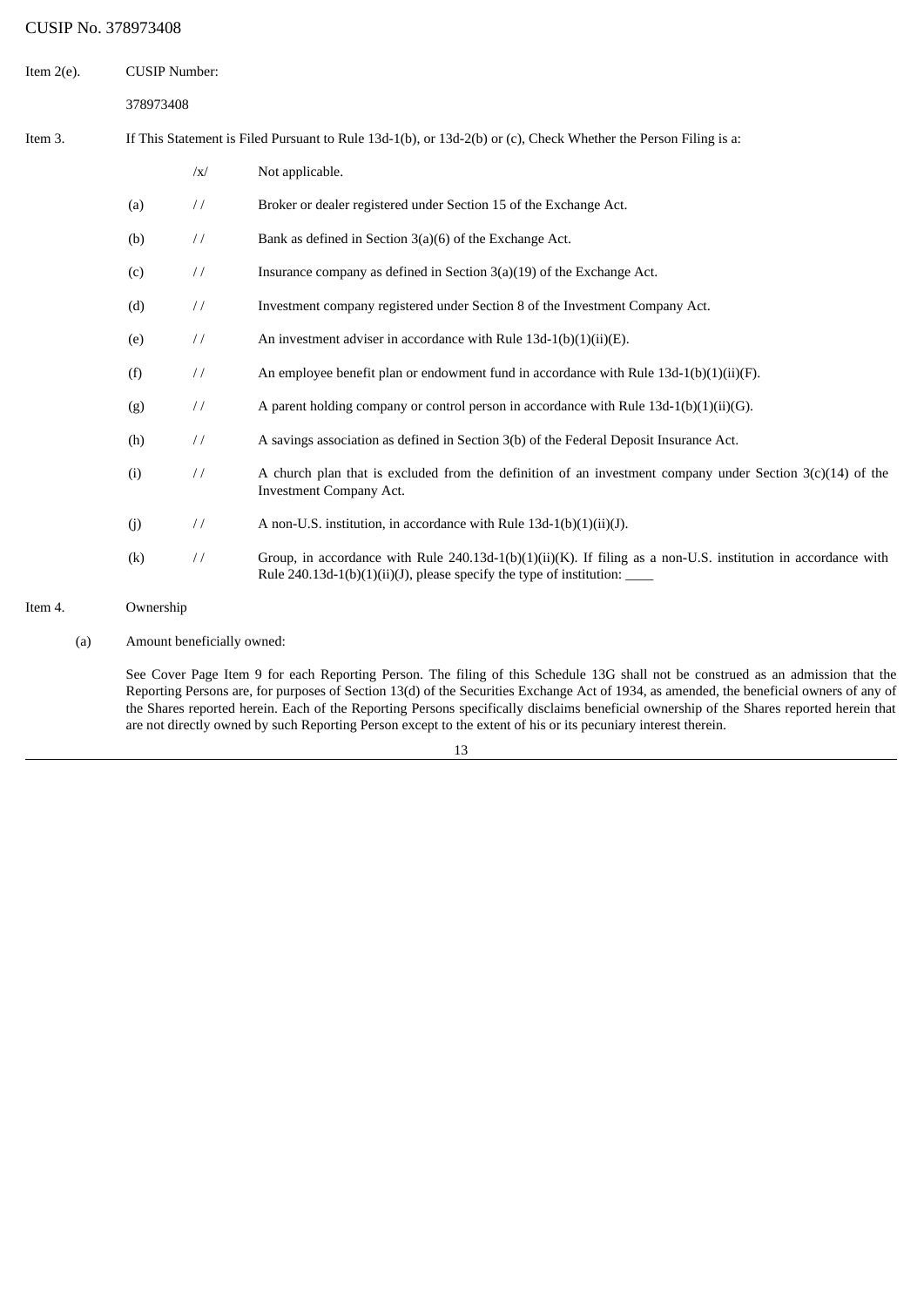(b) Percent of class:

See Cover Page Item 11 for each Reporting Person. The percentages of Shares reported owned by each person named herein is based upon 1,670,405,275 Shares outstanding, as of October 30, 2020, which is the total number of Shares outstanding as reported in the Issuer's Quarterly Report on Form 10-Q filed with the Securities and Exchange Commission on November 6, 2020.

- (c) Number of shares as to which such person has:
	- (i) Sole power to vote or to direct the vote

See Cover Pages Items 5-9.

(ii) Shared power to vote or to direct the vote

See Cover Pages Items 5-9.

(iii) Sole power to dispose or to direct the disposition of

See Cover Pages Items 5-9.

(iv) Shared power to dispose or to direct the disposition of

See Cover Pages Items 5-9.

Item 5. Ownership of Five Percent or Less of a Class.

If this statement is being filed to report the fact that as of the date hereof the reporting person has ceased to be the beneficial owner of more than five percent of the class of securities, check the following [ ].

Item 6. Ownership of More than Five Percent on Behalf of Another Person.

Not Applicable.

Item 7. Identification and Classification of the Subsidiary That Acquired the Security Being Reported on by the Parent Holding Company or Control Person.

Not Applicable.

Item 8. Identification and Classification of Members of the Group.

See Exhibit 99.1 to the Schedule 13G filed with the Securities and Exchange Commission on September 6, 2019.

Item 9. Notice of Dissolution of Group.

Not Applicable.

Item 10. Certifications.

By signing below each of the undersigned certifies that, to the best of its knowledge and belief, the securities referred to above were not acquired and are not held for the purpose of or with the effect of changing or influencing the control of the issuer of the securities and were not acquired and are not held in connection with or as a participant in any transaction having that purpose or effect.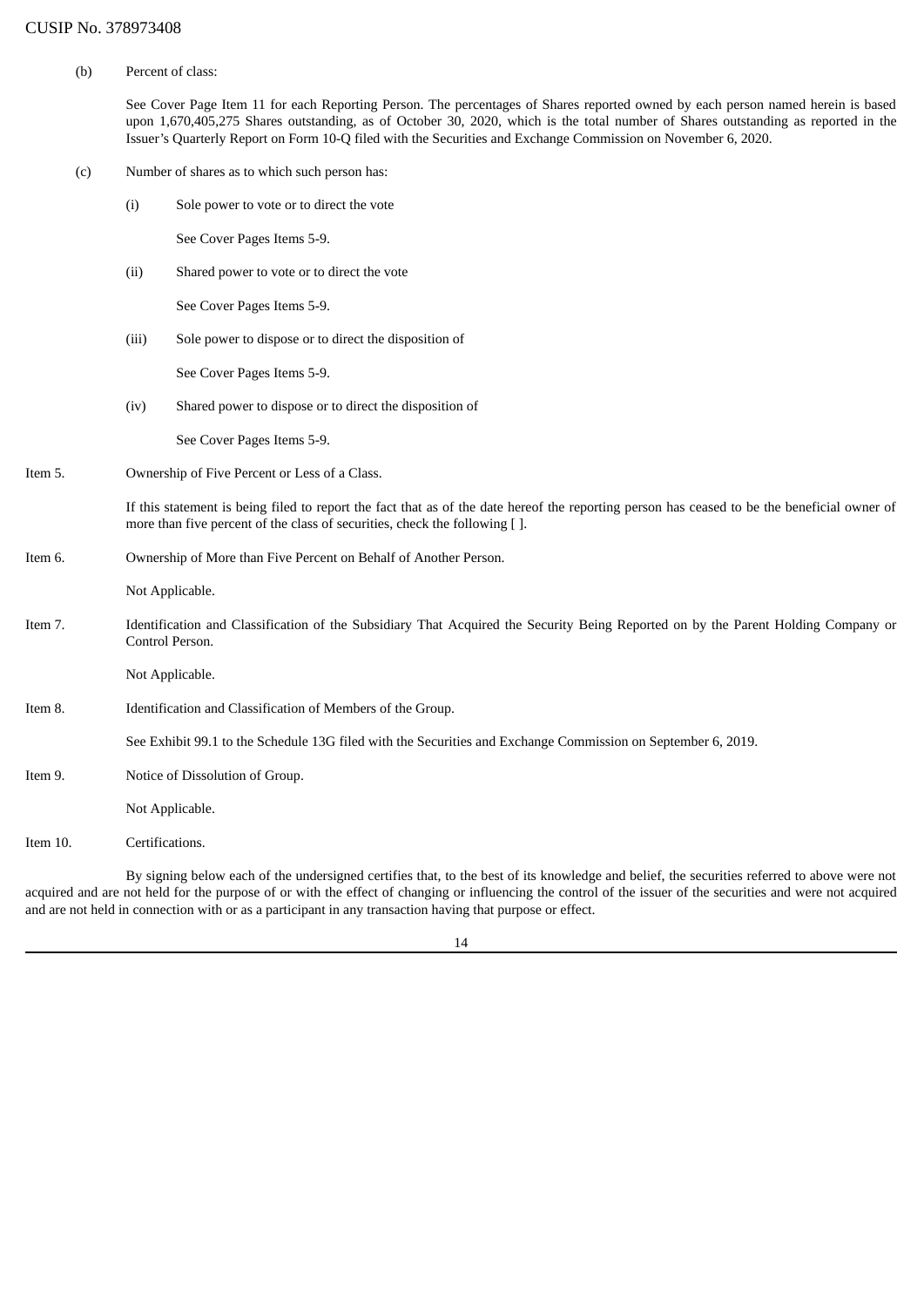### **SIGNATURE**

After reasonable inquiry and to the best of his knowledge and belief, each of the undersigned certifies that the information set forth in this statement is true, complete and correct.

Dated: February 12, 2021

## MUDRICK DISTRESSED OPPORTUNITY SPECIALTY FUND, L.P.

- By: Mudrick GP, LLC, its general partner
- By: /s/ Jason Mudrick

| Name:  | Jason Mudrick |
|--------|---------------|
| Title: | Sole Member   |

MUDRICK DISTRESSED OPPORTUNITY DRAWDOWN FUND, L.P.

- By: Mudrick Distressed Opportunity Drawdown Fund GP, LLC, its general partner
- By: /s/ Jason Mudrick
- Name: Jason Mudrick<br>Title: Sole Member Sole Member

MUDRICK DISTRESSED OPPORTUNITY DRAWDOWN FUND II, L.P.

- By: Mudrick Distressed Opportunity Drawdown Fund II GP, LLC, its general partner
- By: /s/ Jason Mudrick Name: Jason Mudrick
	- Title: Sole Member

# MUDRICK DISTRESSED OPPORTUNITY FUND GLOBAL, L.P.

- By: Mudrick GP, LLC, its general partner
- By: /s/ Jason Mudrick
	- Name: Jason Mudrick Title: Sole Member